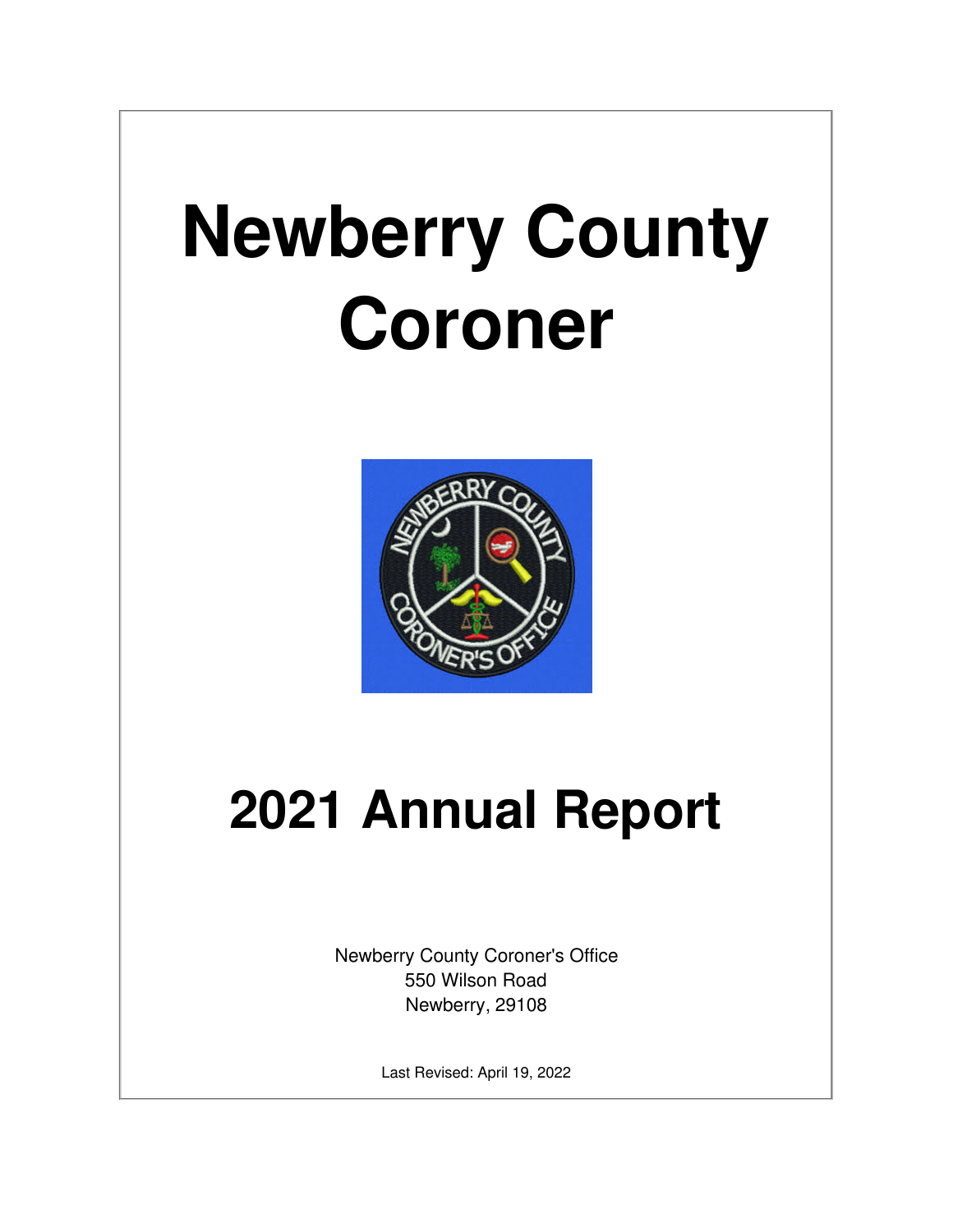#### **Table of Contents**

| <b>Table of Contents</b>                                    | $\overline{2}$ |
|-------------------------------------------------------------|----------------|
| Message to Newberry County Council and Citizens of Newberry |                |
| County                                                      | 3              |
| <b>Newberry County Coroner Office Staff</b>                 | 4              |
| Types of Deaths Reportable to the Medical Examiner          | 5              |
| <b>Newberry County Coroner Cases</b>                        | 6              |
| Manner of Death by Postmortem Examination                   | 7              |
| <b>Deaths by Natural Causes</b>                             | 7              |
| <b>Deaths by Unnatural Causes</b>                           | 8              |
| <b>Accidental Deaths by Type</b>                            | 8              |
| <b>Accidental Deaths - Motor Vehicle Crashes</b>            | 9              |
| Drugs Contributing to Cause of Death                        | 9              |
| <b>Suicide by Means</b>                                     | 10             |
| <b>Homicide Deaths</b>                                      | 10             |
| Deaths by Age Group                                         | 11             |
| Permit required for cremation                               | 11             |
|                                                             |                |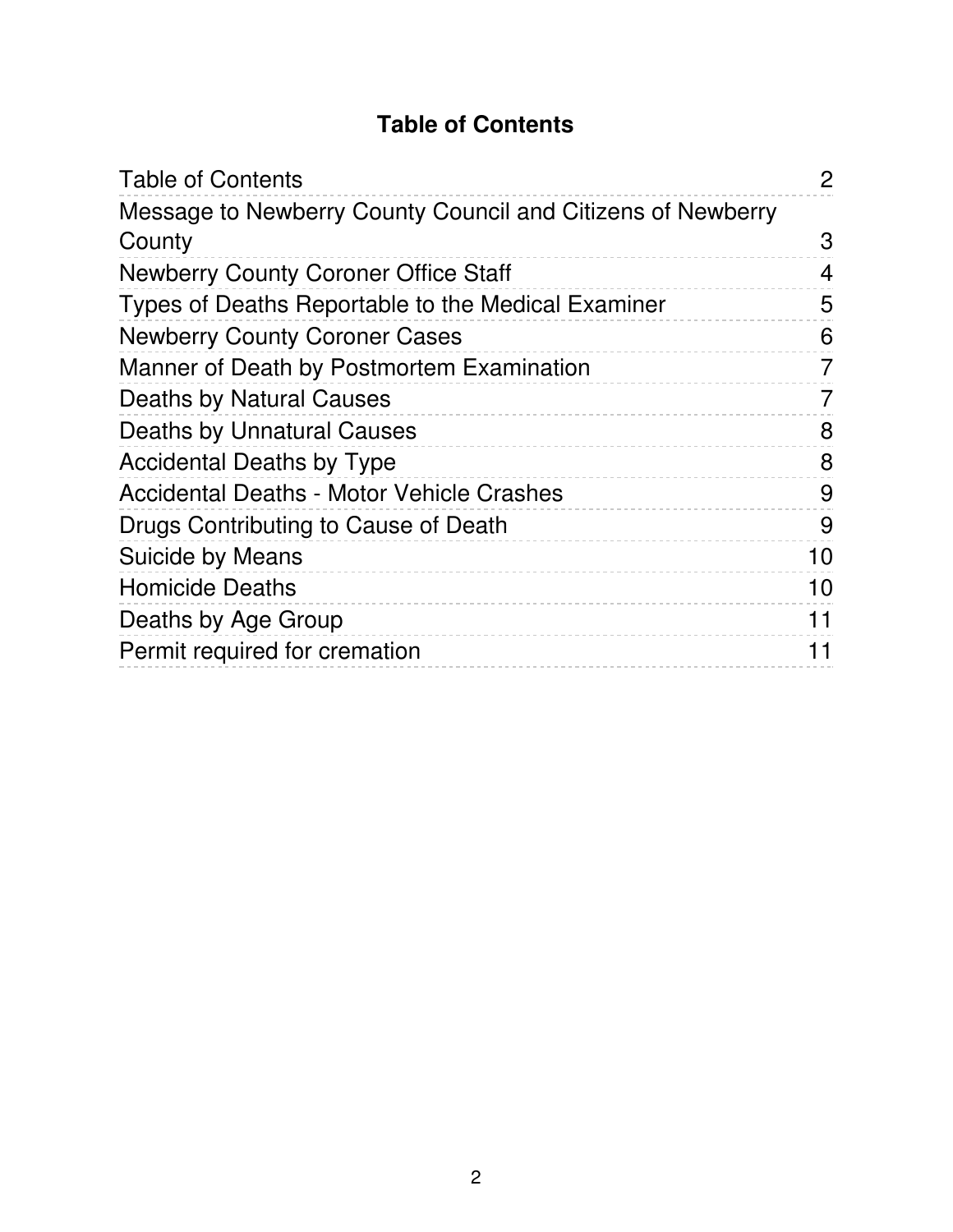#### **Message to Newberry County Council and Citizens of Newberry County**

The Newberry County Coroner's Office investigates sudden, violent, unexpected, and suspicious deaths that occur in Newberry County. The Office of the Coroner certifies death after investigation and postmortem examination and issues the death certificate as required by law. Complete findings of the death investigation are distributed to families and law enforcement agencies as appropriate.

The main duty of this office is to determine the cause and manner of death, and certify deaths that are reported to the Coroner's Office. The cause of death is the disease process or injury that resulted in death. There are thousands of diseases and injuries that may result in death. The manner of death is a classification in which a determination is made regarding whether the death resulted from natural causes, homicide, suicide, or an accident. On occasion, the manner of death is classified as indeterminate.

Information collected during the investigation helps clarify the circumstances, such as the sequence of events prior to death. Evidence collected during an investigation and/or postmortem examination may help lead to the arrest or successful conviction of a suspect in a homicide case. Because deaths occur around the clock, Coroner staff members are available 24 hours a day, 365 days per year.

With the skill and experience of the coroner investigators and board-certified forensic pathologists, we believe the quality of death investigations in Newberry County are among the best in the State. The death scene investigation reports filed by the investigators are very thorough and supply comprehensive information to the coroners.

I, along with my appointed Deputy Coroner's, also extend our duties to the living by answering questions and addressing concerns regarding deaths within the county. Coroner investigators frequently make personal contact with family members of a deceased and assist them by providing appropriate answers regarding the circumstances of the death. Coroner investigators are supplied with a pamphlet for distribution to families. The information provides answers to common questions and facts about autopsies and provides resource information pertaining to grief counseling and various other services that may be available to them.

In 2019 our office contributed significant input toward the implementation of a web-based death investigation report system. After aiding Occupational Research and Assessment, Inc. of Big Rapids, Michigan, the Medicolegal Death Investigation Log or MDI Log was launched in July of 2019. MDI Log is a comprehensive investigative report/database system that enables the coroner to review death scene investigation information from a secure internet site any time of the day. MDI Log also allows the coroner's office to share important data with outside agencies such as NMS toxicology lab, Newberry Pathology Group, and South Carolina Department of Health and Environmental Control (SC-DHEC) regarding violent and drug related deaths. MDI Log enables Coroner Investigators to submit death scene investigation reports via the Internet in an efficient manner. MDI Log has evolved to become a valuable tool for our office, and it is now available to Coroner offices across the country.

We extend our sincere gratitude to the Newberry County Council for their support of the coroner program and the services we provide to the citizens of the Newberry County.

*Coroner Laura G. Kneece, MPA, F-ABMDI*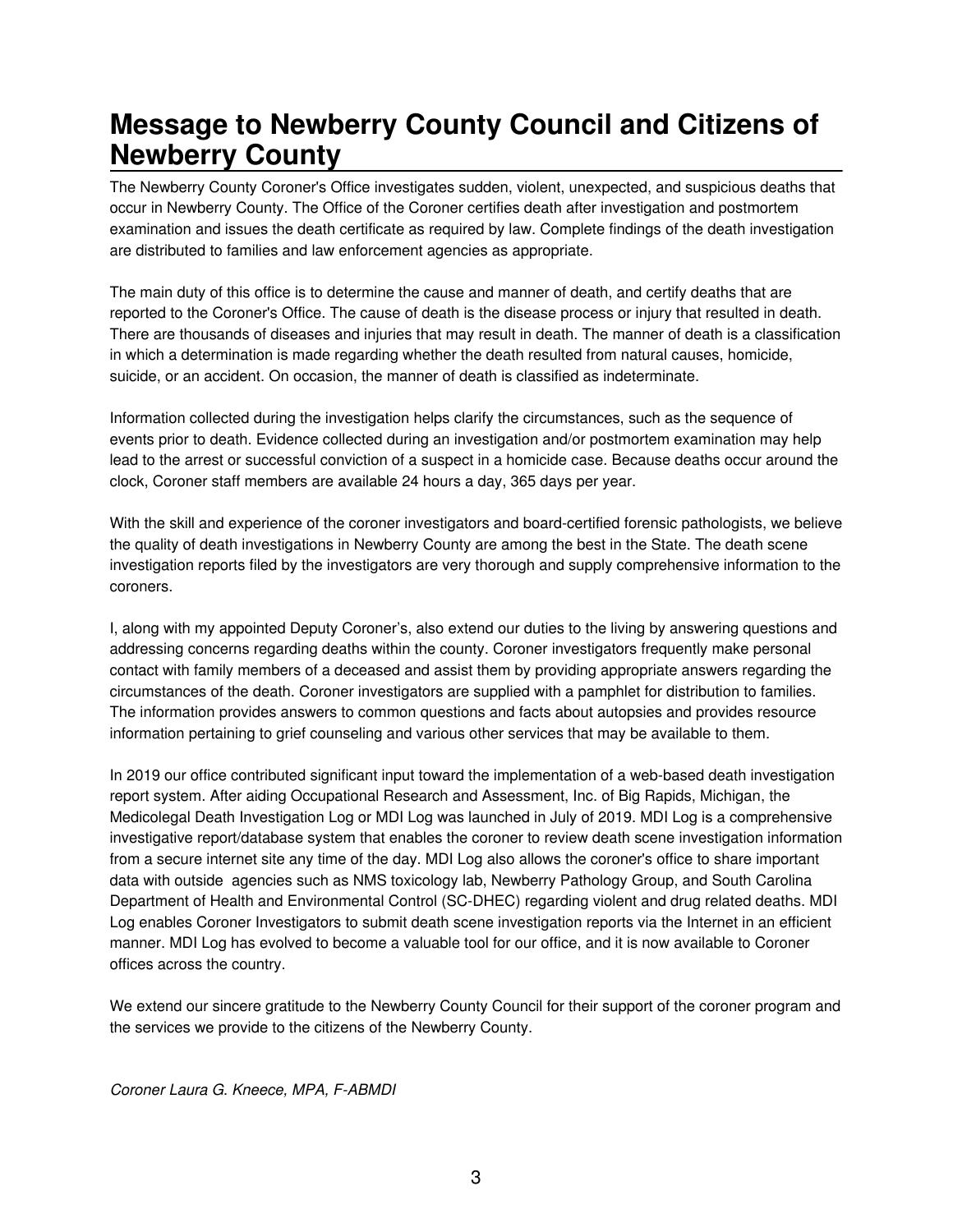# **Newberry County Coroner Office Staff**

Laura Kneece, MPA, F-ABMDI Coroner

Rebecca Tarver Deputy Coroner

Cindy Lindler Deputy Coroner

Adam Neeley Deputy Coroner

Volunteer Staff Attorney/DC Ray Lord Ret. DC Ann Neeley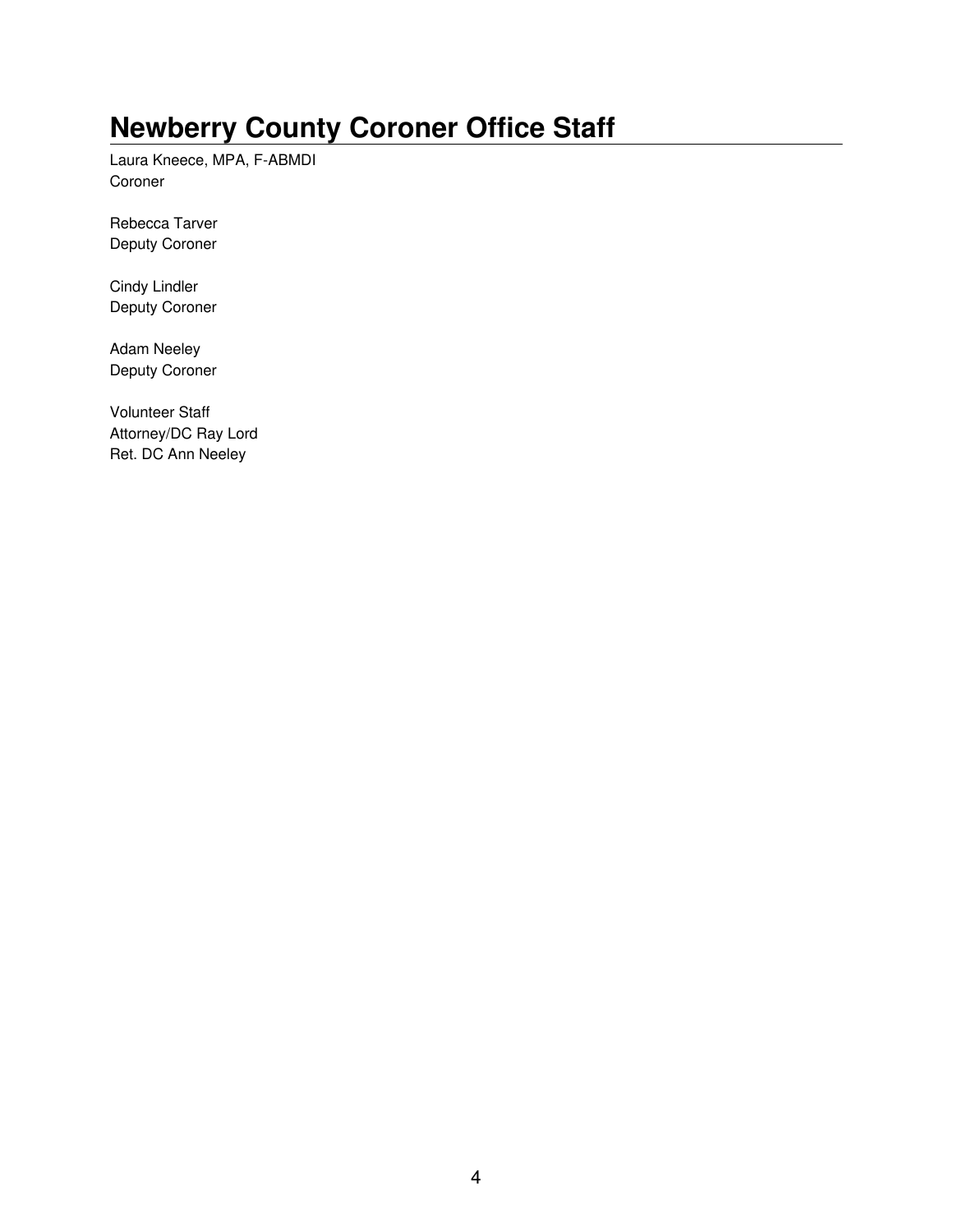# **Types of Deaths Reportable to the Medical Examiner**

The South Carolina state statue section 17-5-530, Duty to notify coroner's or medical examiner's office of certain deaths and stillbirths; inquiry; findings; notification of next-of kin; consent for certain actions. The coroner has the authority under these acts to order an autopsy at any time it is deemed necessary to determine or confirm the cause and manner of death.

**Deaths Reportable to the Coroner's Office:**

**If a person dies:**

- **(a) as a result of violence**
- **(b) as a result of apparent suicide**
- **(c) when in apparent good health**
- **(d) when unattended by a physician**
- **(e) in any suspicious or unusual manner**
- **(f) as a result of stillbirth when unattended by a physician; or**

**(g) in a health care facility, as defined in Section 44-7-130(10) other than nursing homes, within twenty-four hours of entering a health care facility or within twenty-four hours after having undergone an invasive surgical procedure at the health care facility;**

The Coroner would generally order an autopsy for any of the reportable deaths listed above.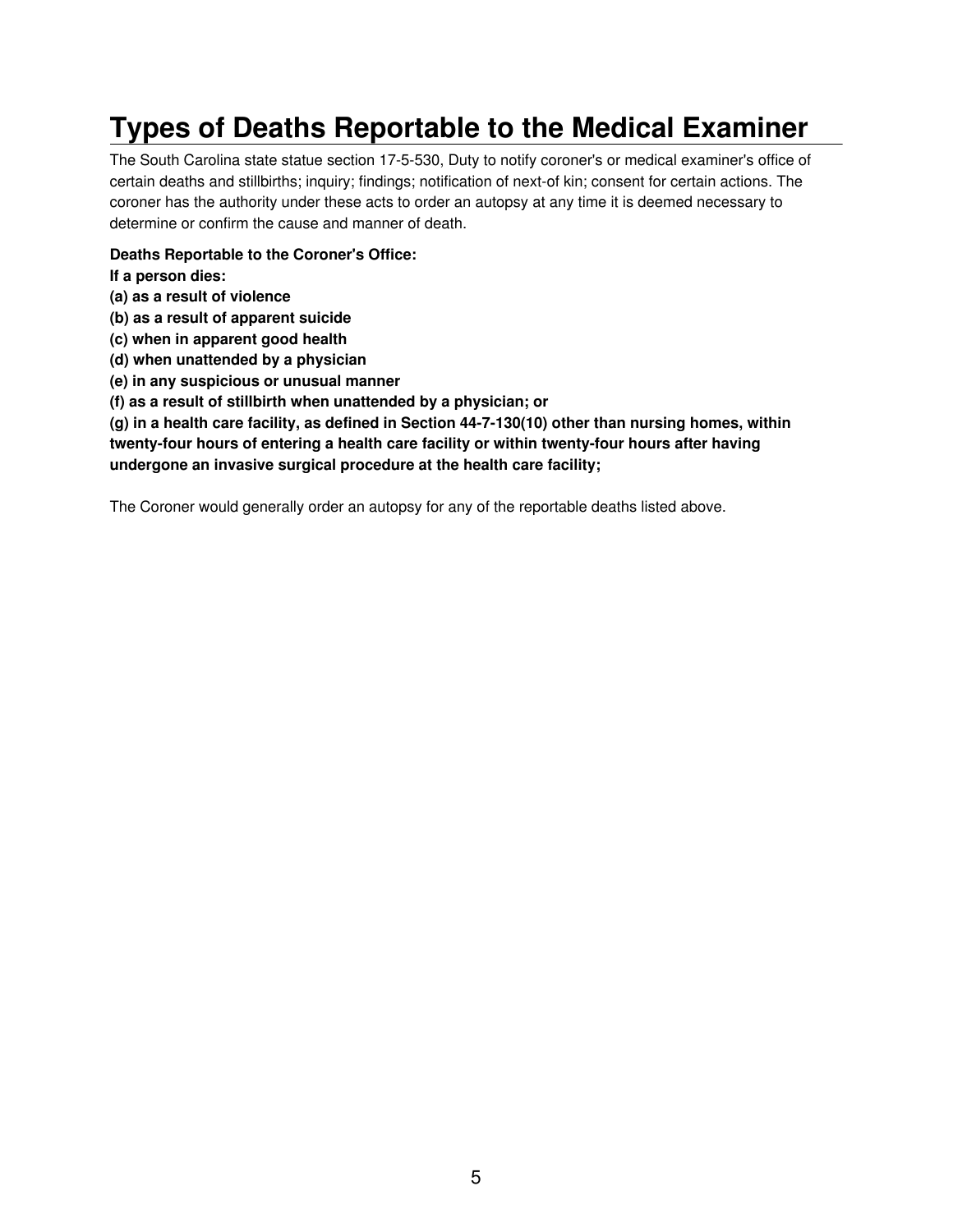# **Newberry County Coroner Cases**

| Population                                                                         | 38,012 |
|------------------------------------------------------------------------------------|--------|
| Cases Reported to Medical Examiner                                                 | 431    |
| A. Number of deaths certified after postmortem examination                         | 55     |
| 1. Number of Medical Examiner Cases with Complete Autopsy                          | 49     |
| 2. Number of Medical Examiner Cases with External Examination                      | 3      |
| 3. Number of Medical Examiner Cases with Limited Examination                       | 3      |
| B. Number of deaths certified without postmortem examination                       | 113    |
| C. Number of deaths not certified by Medical Examiner's Office after investigation | 318    |
| <b>Definitions</b>                                                                 |        |

Full Autopsy: A complete external and internal examination of a decedent Limited Examination: An examination which is focused on a specific organ or region of the body, i.e., heart. The limited examination also includes an external examination.

External Examination: An examination of the exterior of a decedent.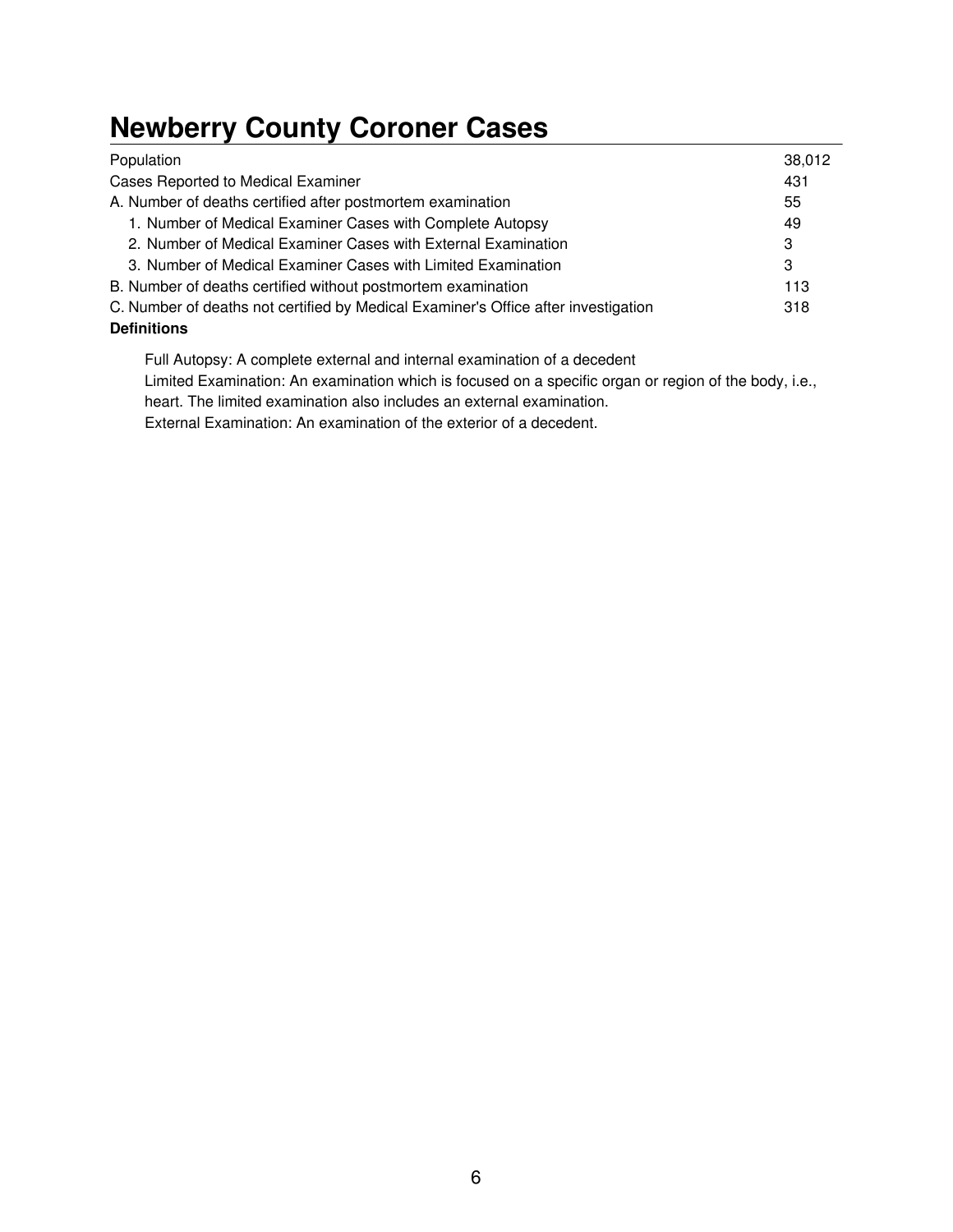



#### **Deaths by Natural Causes**

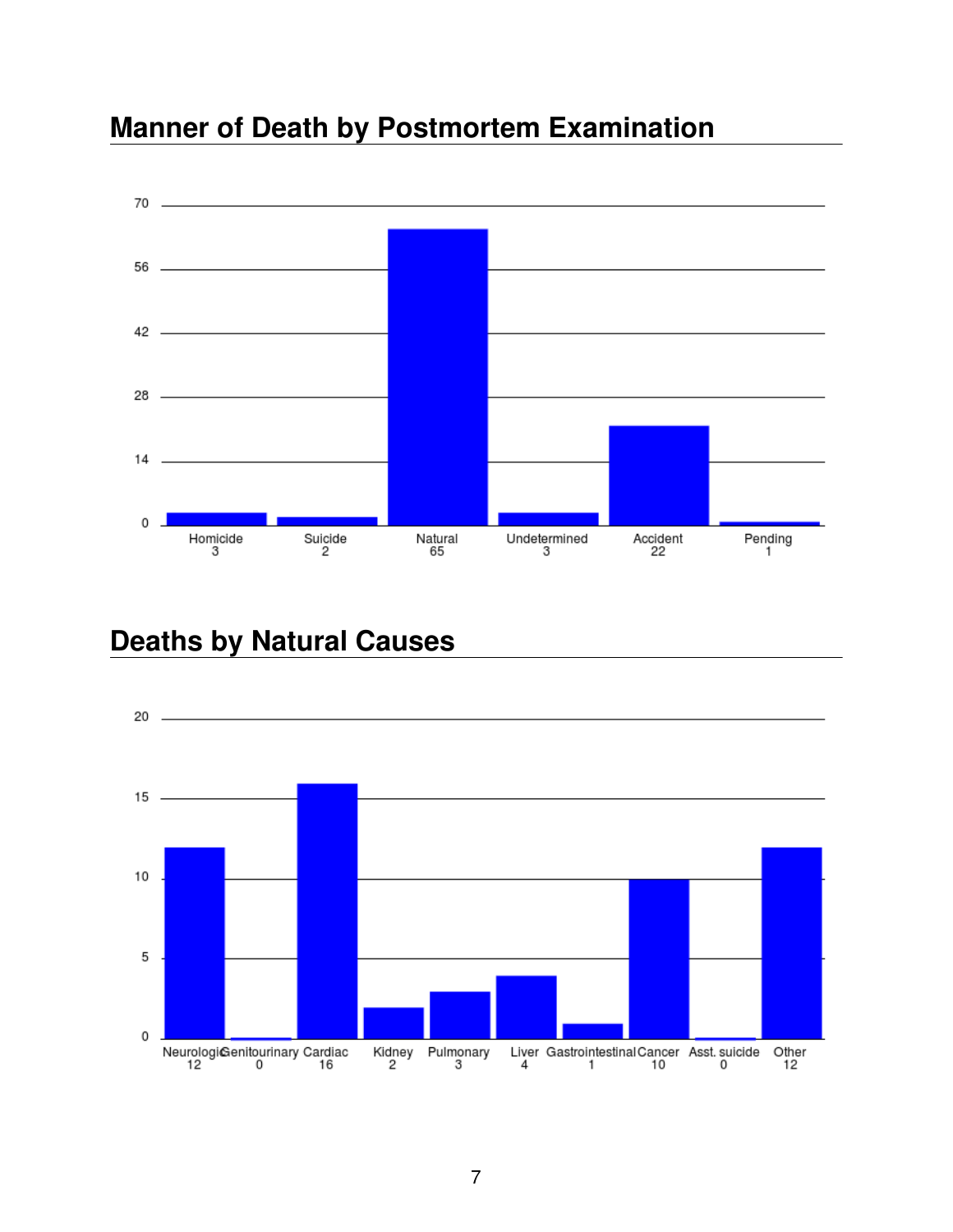# **Deaths by Unnatural Causes**



# **Accidental Deaths by Type**

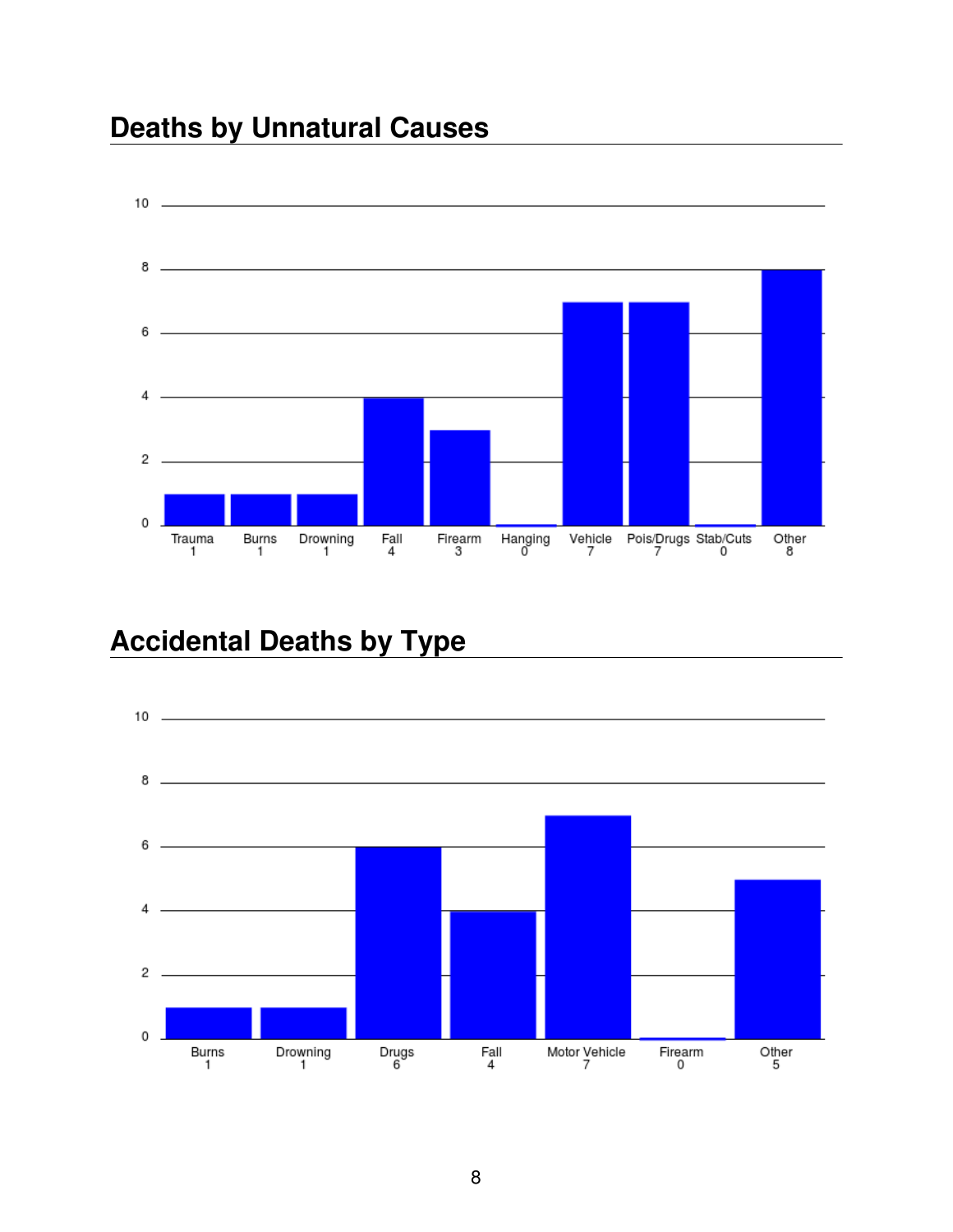#### **Accidental Deaths - Motor Vehicle Crashes**



#### **Drugs Contributing to Cause of Death**

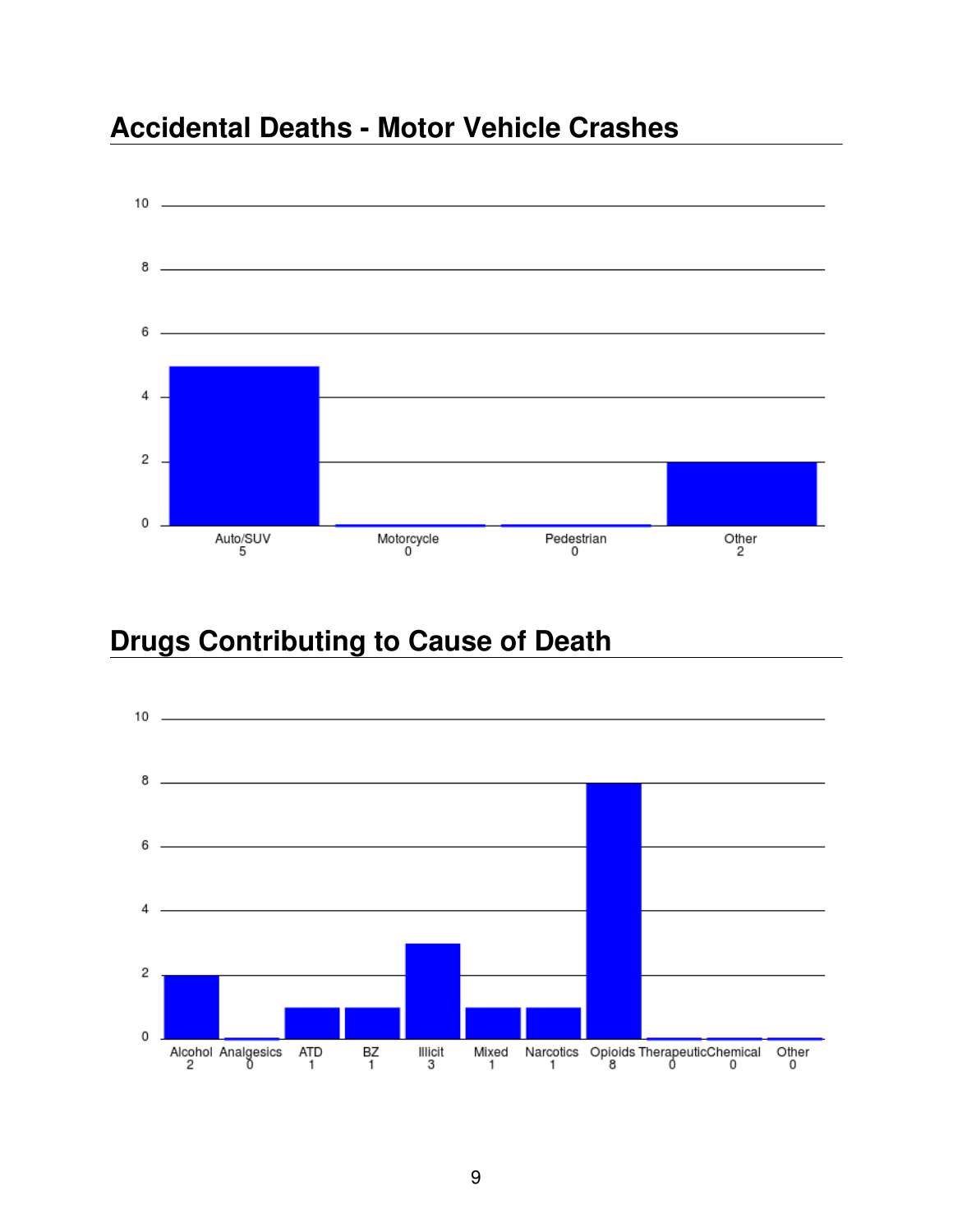## **Suicide by Means**



### **Homicide Deaths**

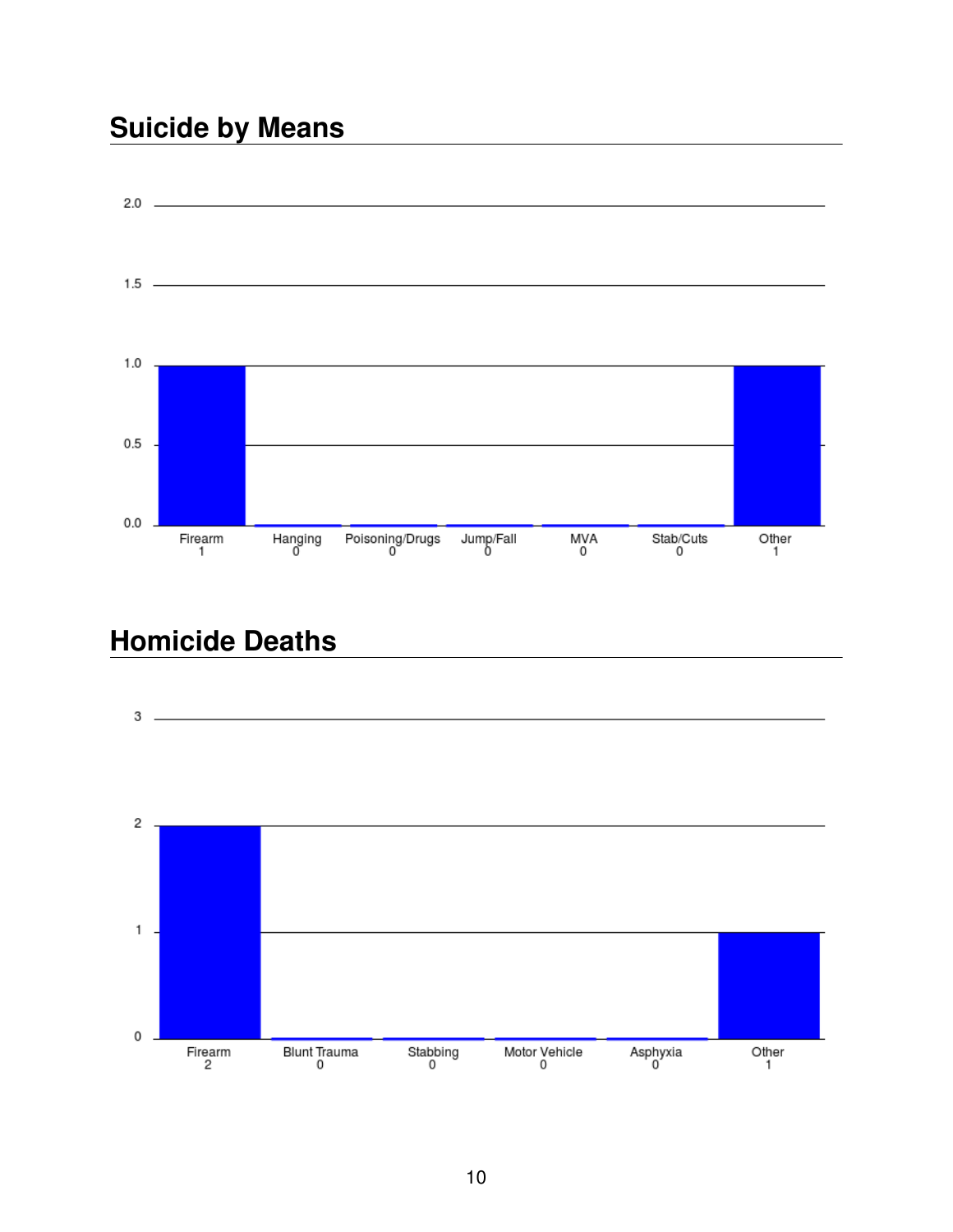

#### **Permit required for cremation**



South Carolina state statue section 17-5-600, When the body of any dead person who died in the county is to be cremated, the person who has requested the cremation must secure a permit for the cremation from the